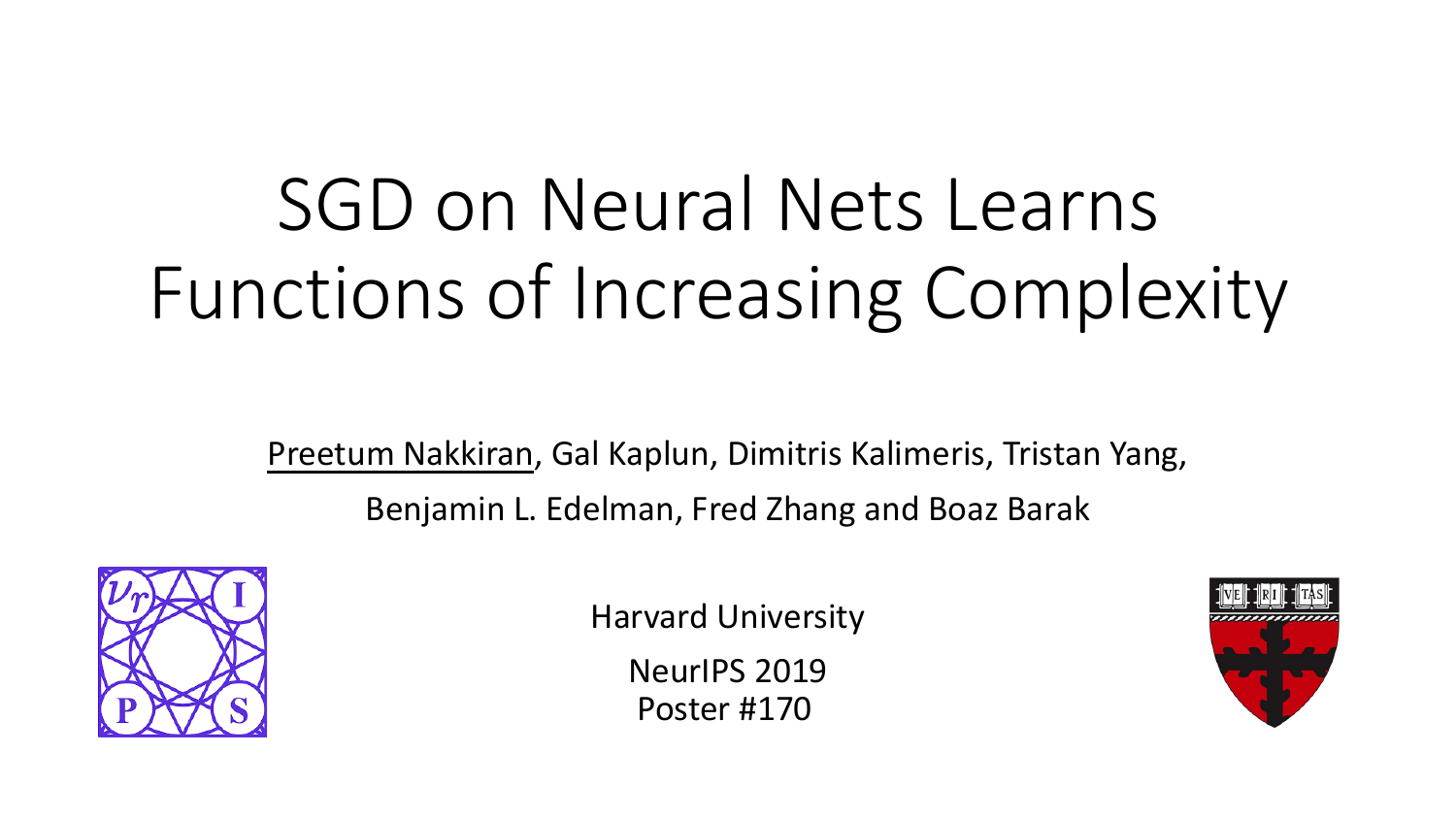# Motivation: Why do Neural Nets generalize?

- Optimization algorithm matters: Not sufficient to "minimize train loss" arbitrarily [Zhang et al. 2017]
- Informal conjecture: SGD outputs "low complexity" classifiers

This work: Formalizing this conjecture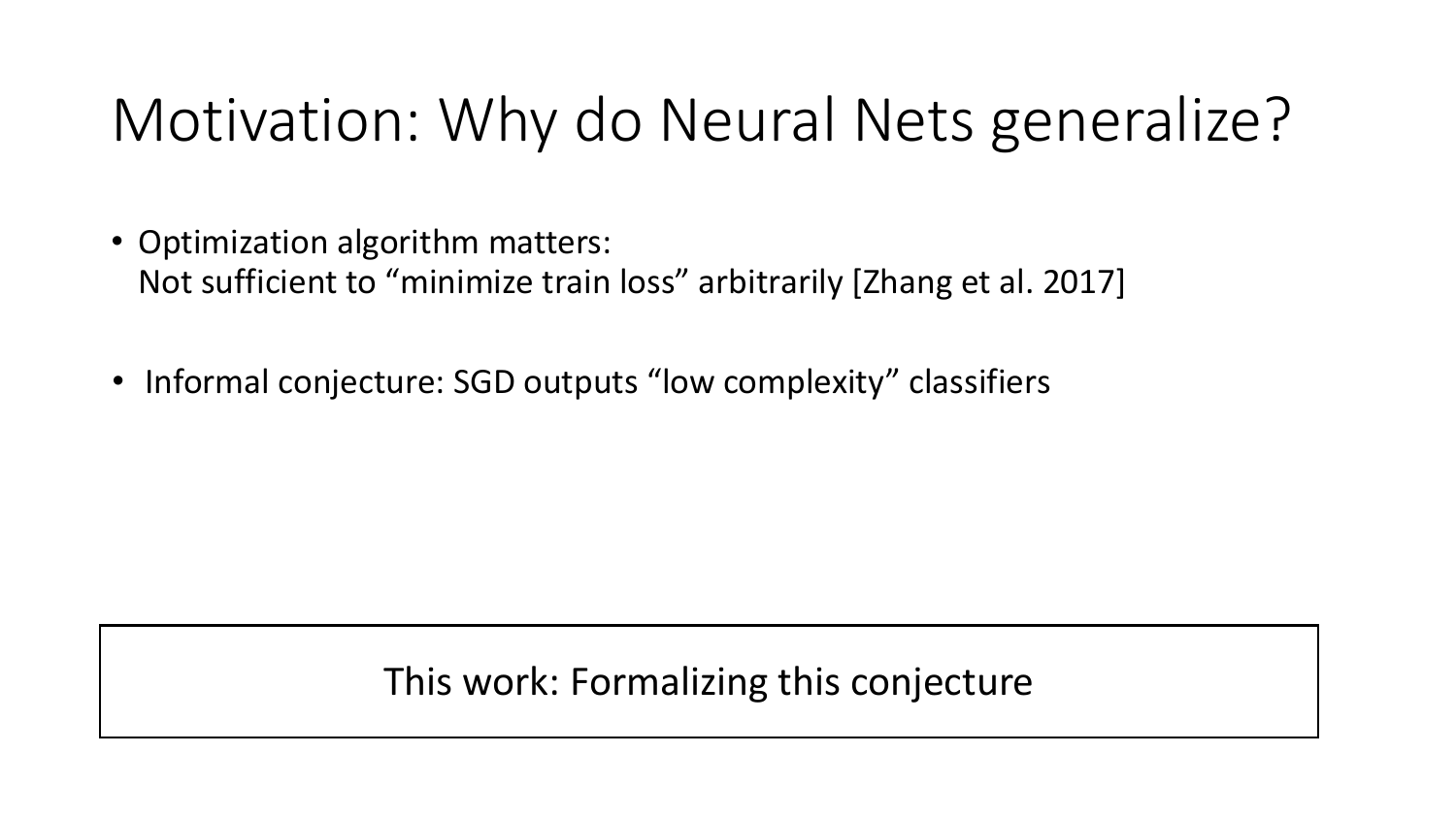# Main Claims (informal)

**Claim 1**: SGD starts by learning an "**essentially linear**" classifier

**Claim 2:** In later stages, SGD learns models of increasing complexity.



Increasing # epochs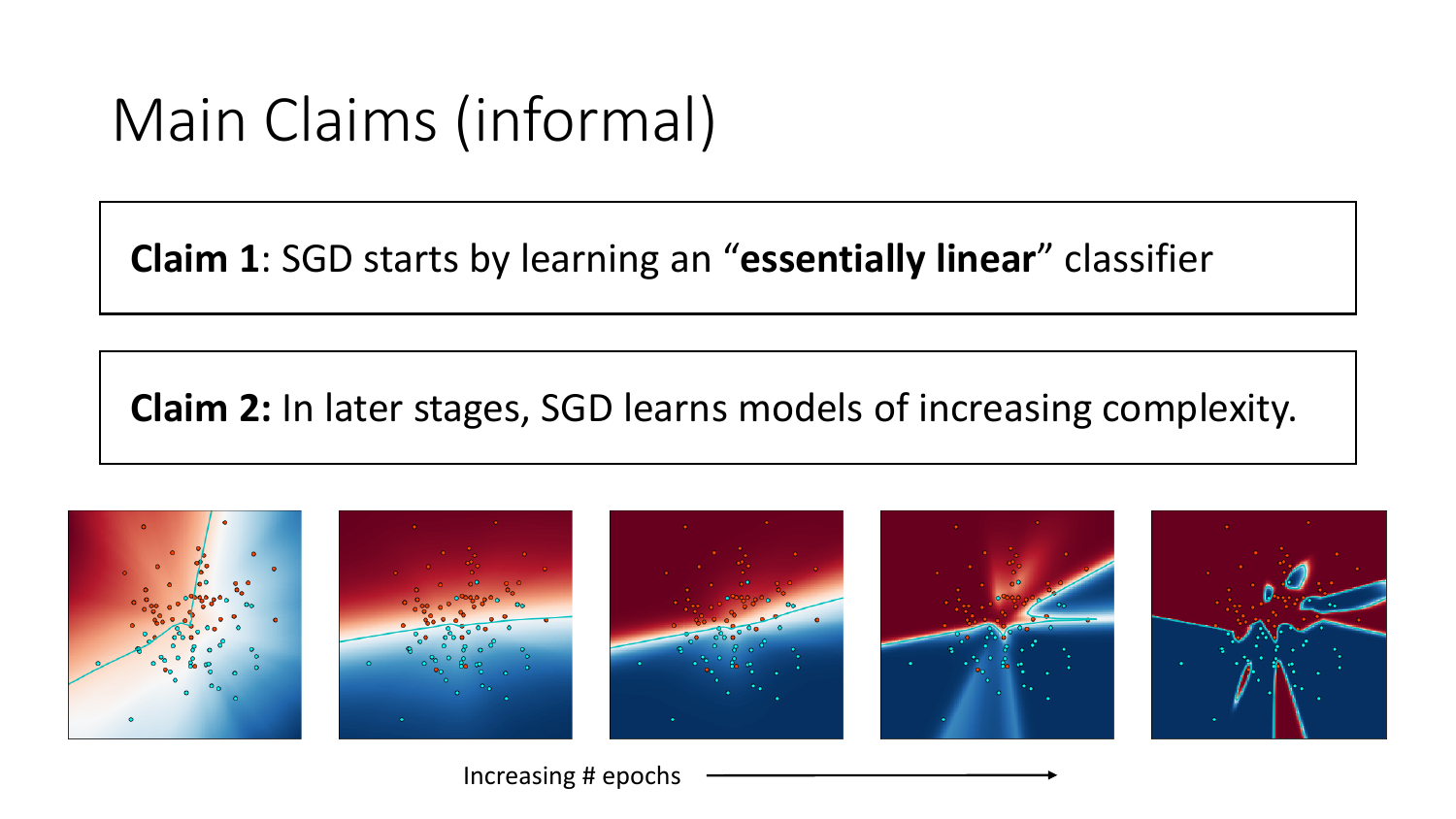# Performance Correlation

"How well **performance** of complex model is explained by a simple model "



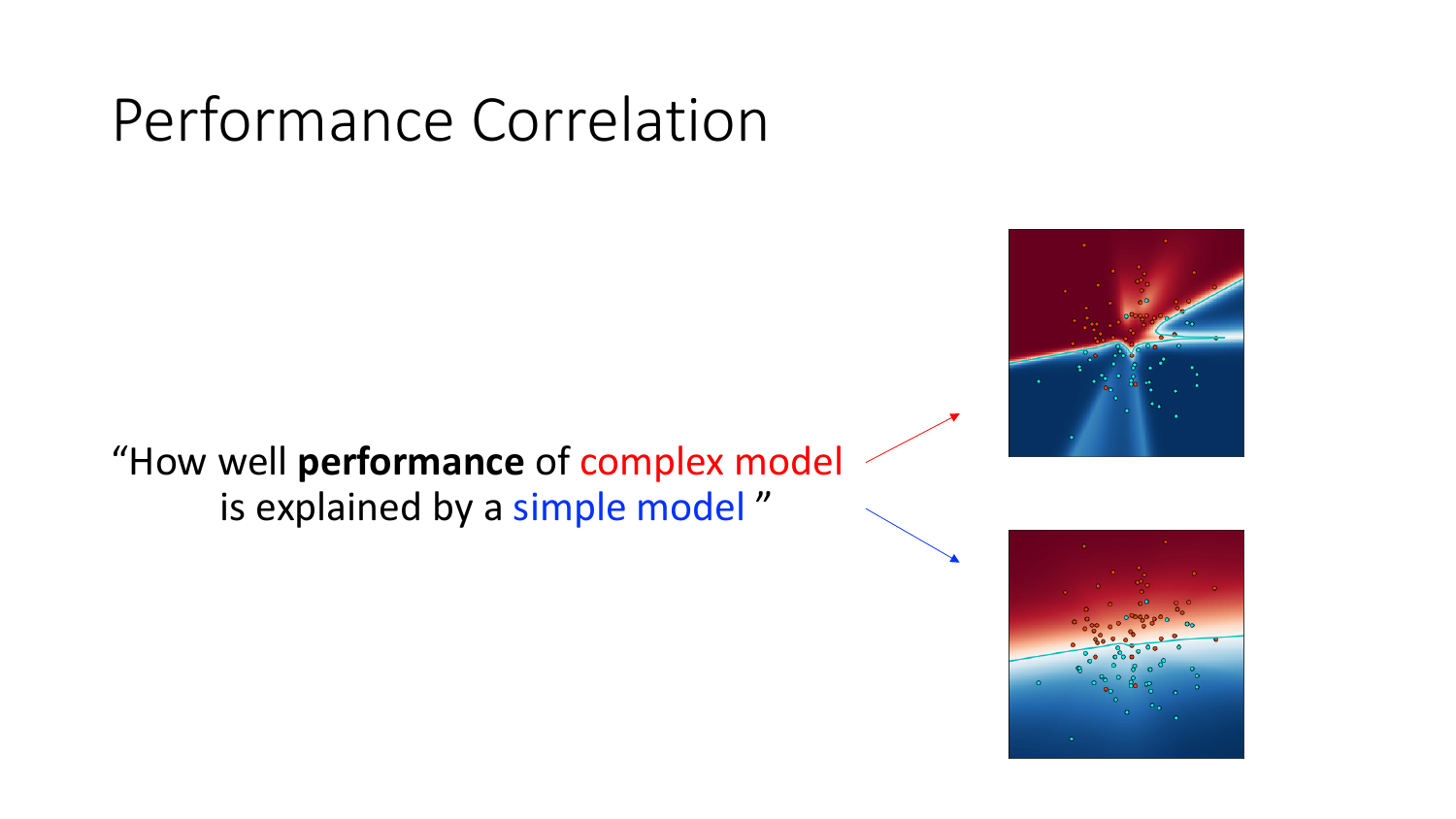## Performance Correlation

Joint distribution  ${Y(x), F(x), L(x)}_{x \sim D}$ True label NN output Linear model Input distribution :  $x \sim D$ 

- $I(F;Y)$ (1)
- : Accuracy of Neural Network
- $I(F; Y | L)$ : "Unexplained accuracy" (2)

( How much more F reveals about Y, after knowing L )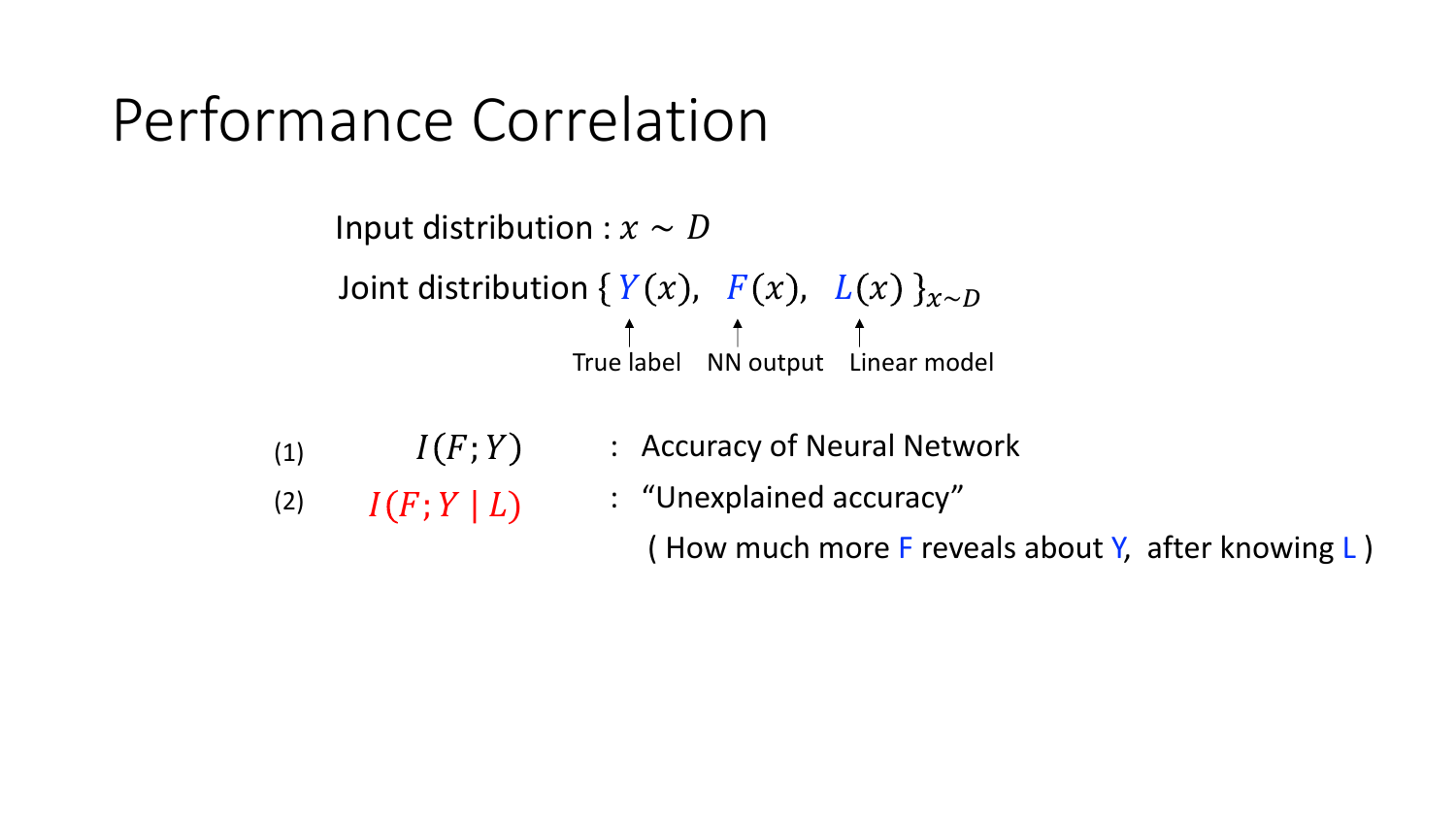# Performance Correlation

Joint distribution {  $Y(x)$ ,  $F(x)$ ,  $L(x)$  } $_{x \sim D}$ True label NN output Linear model Input distribution :  $x \sim D$ 

- $I(F; Y)$  : Accuracy of Neural Network (1)
- $I(F;Y | L)$  : "Unexplained accuracy" (2)

( How much more F reveals about Y, after knowing L )

Defn: Performance Correlation

 $\mu_Y(F; L) := I(F; Y) - I(F; Y | L)$ 

Accuracy of  $F$  explained by the linear classifier  $L$ .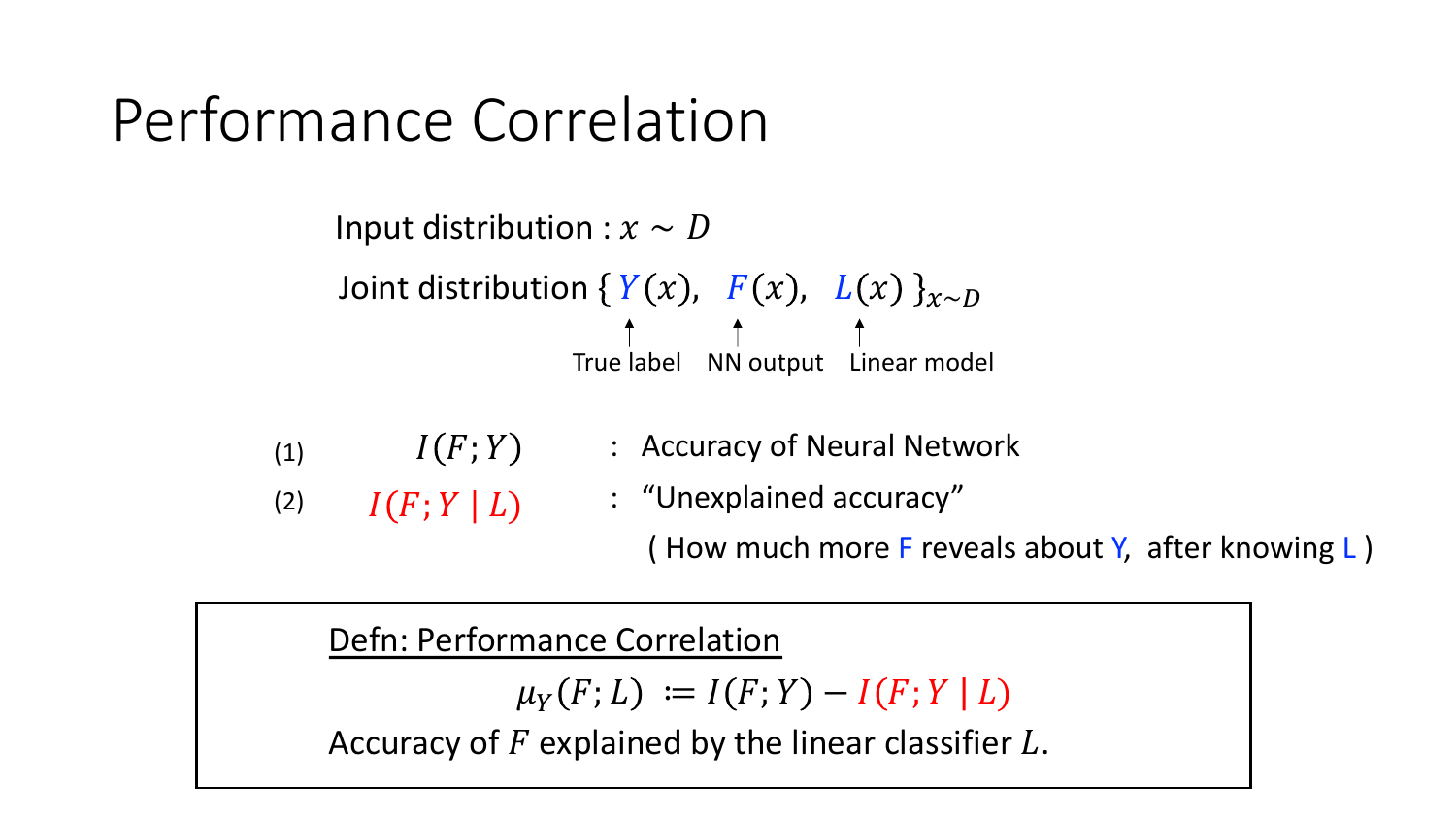# Performance Correlation: Properties

1. Depends only on predictions of F **on distribution D**





F: Linear everywhere F: Linear **on distribution**

2. Ignore component of F that is **nonlinear**, but not **useful** to predict Y

Eg:  $F = L + noise$  is still fully explained by L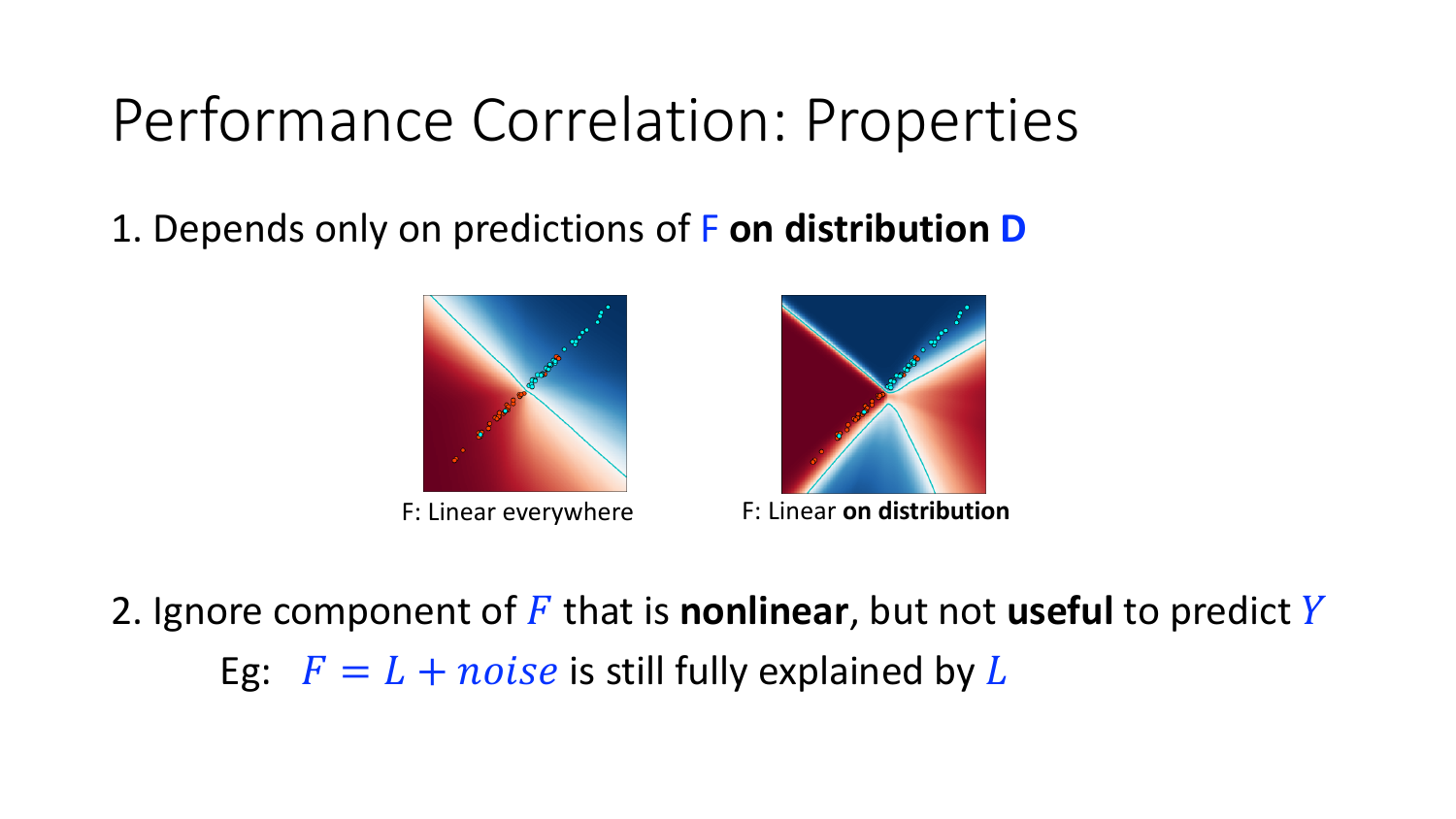#### Experiments: Linear Learning



Performance Correlation  $\mu_Y(F_t; L)$ Train Accuracy  $F_t$ Test Accuracy  $F_t$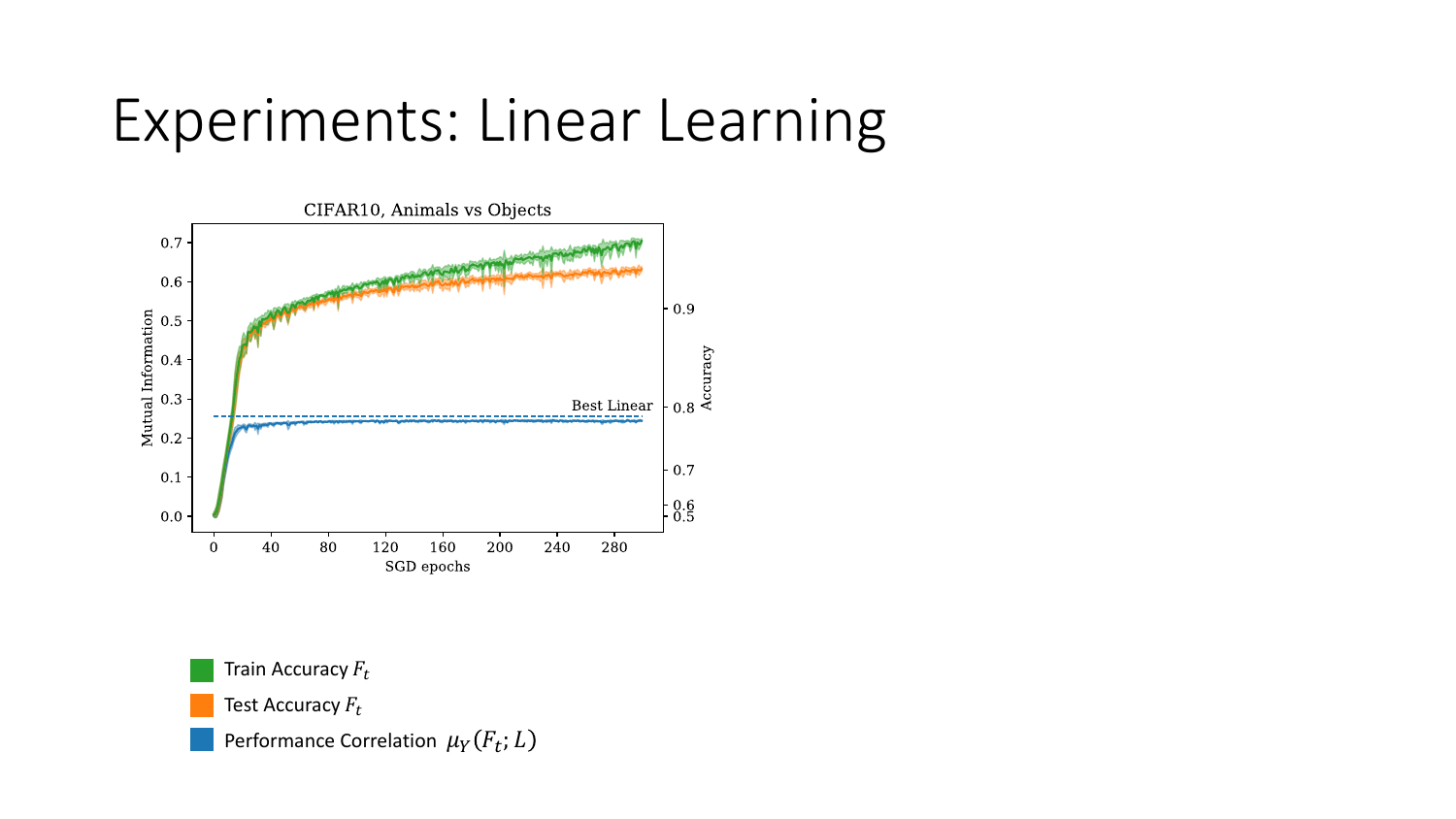# Experiments: Linear Learning



1. Linear learning phase:

- NN explained by linear model

- Lasts until NN matches the best linear model

Test Accuracy  $F_t$ 

Performance Correlation  $\mu_Y(F_t; L)$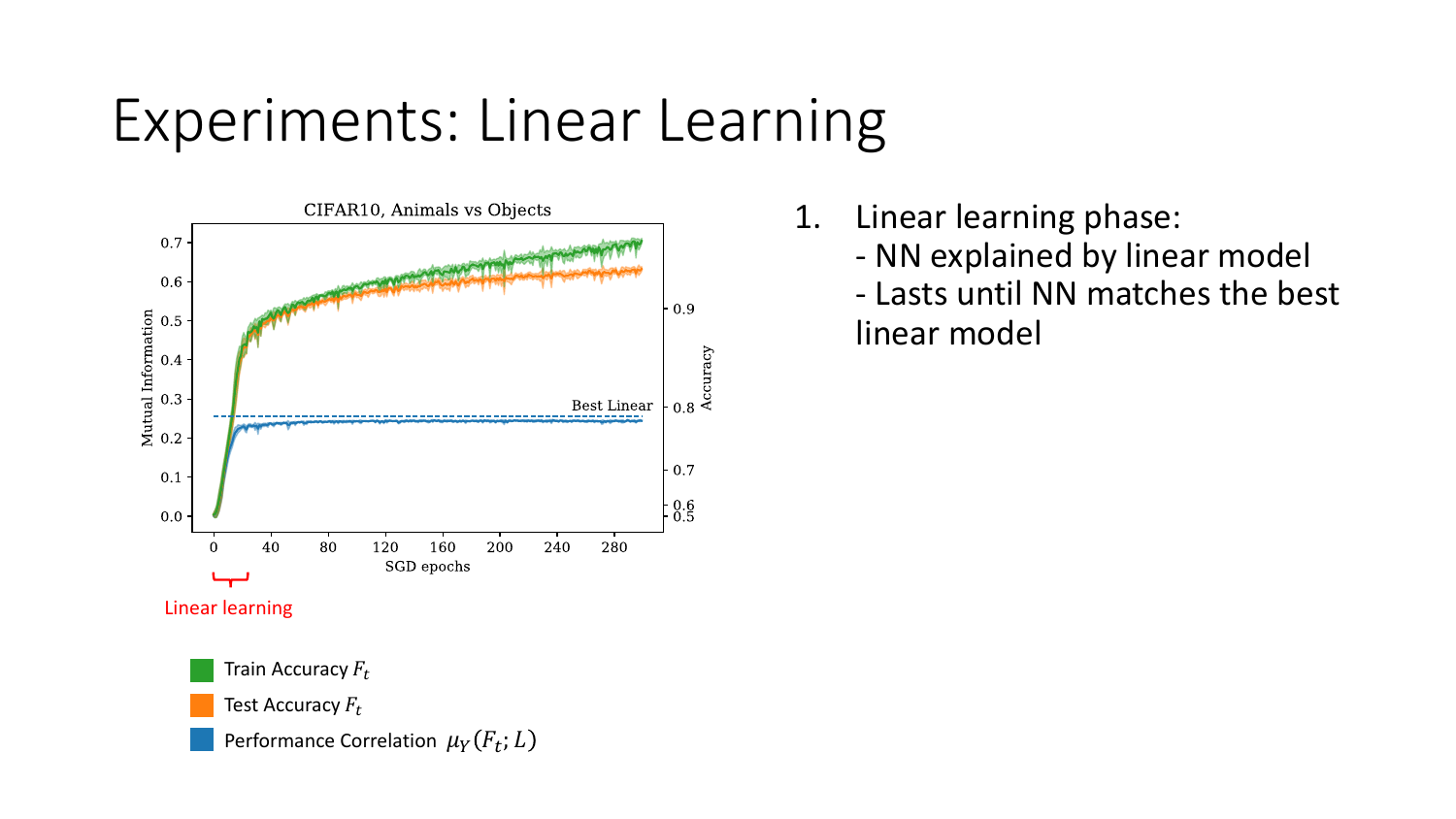# Experiments: Linear Learning



- 1. Linear learning phase:
	- NN explained by linear model
	- Lasts until NN matches the best linear model
- 2. Nonlinear learning phase:
	- NN becomes nonlinear
	- Retains linear component

Holds for variety of real & synthetic tasks (CIFAR, MNIST, MLPs, CNNs).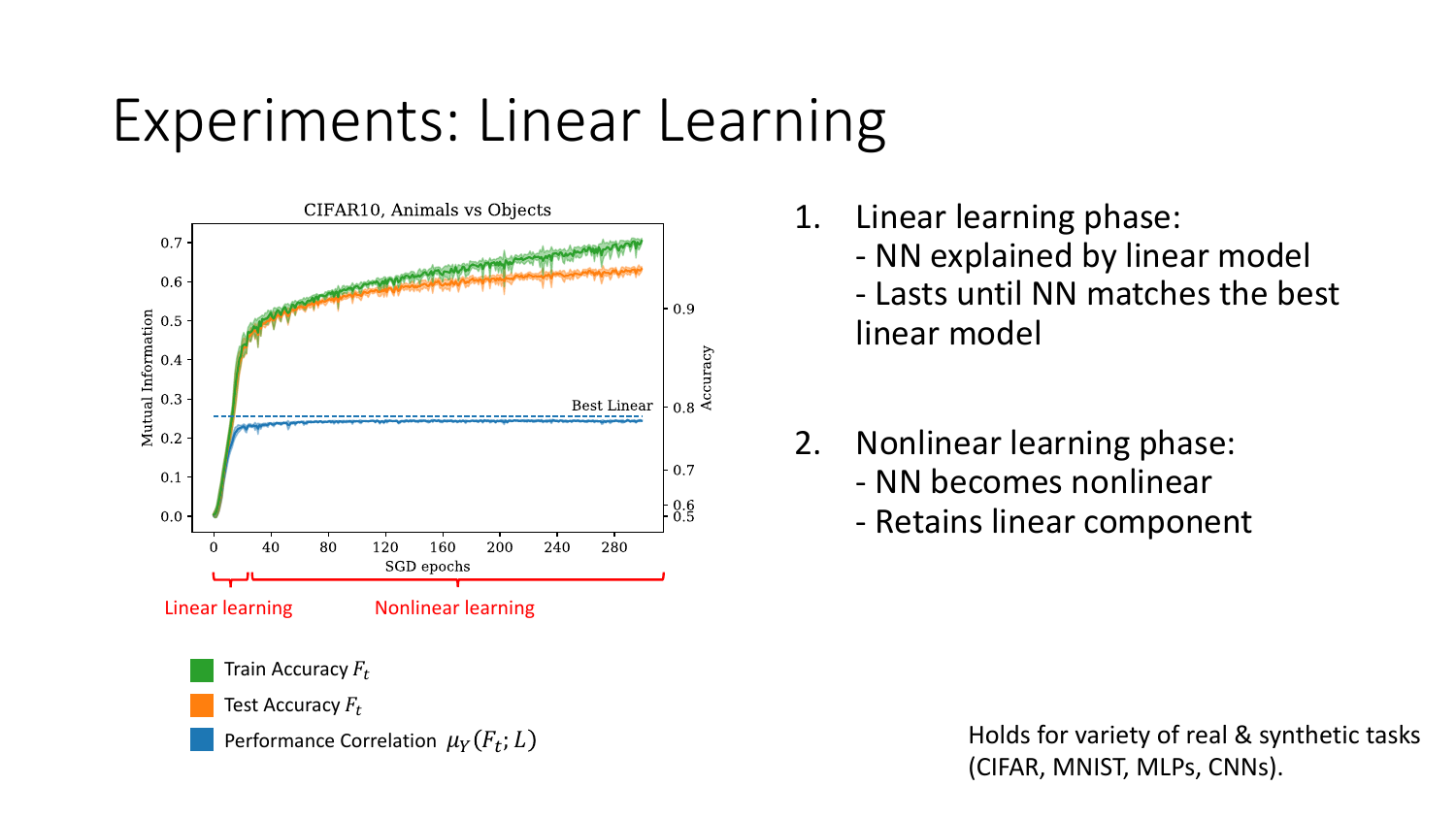# Experiments: Increasing Complexity

Generalized Hypothesis (informal):

SGD learns functions of increasing complexity



Consider  $\mu_Y(F_t; CNNk)$  : "How well NN explained by small k-layer CNN"